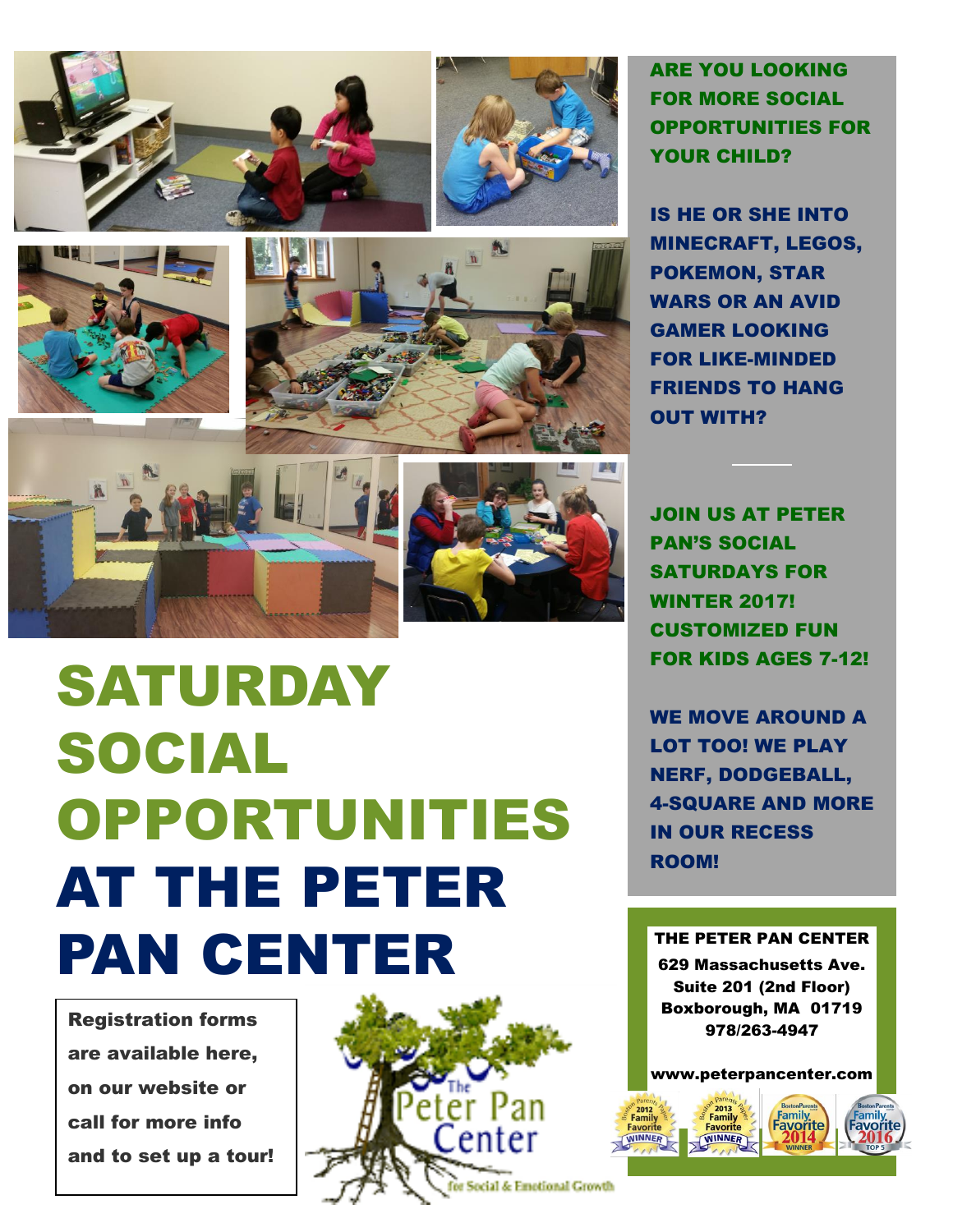The Peter Pan Center Program Registration Form

# Saturday Social Opportunities

Winter 2017

| Participant Information:           |                               |
|------------------------------------|-------------------------------|
| Child's Name:                      |                               |
| Age:                               |                               |
|                                    |                               |
| Parent Name:                       |                               |
| Address:                           | Pan                           |
| City, ST, Zip:                     | Center                        |
| Phone:                             |                               |
| E-Mail:                            | fer Social & Emotional Growth |
|                                    |                               |
| Allergies or Dietary Restrictions? |                               |

Medications (example Epi Pen?)

New participants must meet our guidelines for participation on the waiver form and are encouraged to schedule a visit prior to registering for programs to ensure our program is a good fit for your child. If your child is a little younger or older and you would like them to attend, we would be happy to discuss the possibility with you.

## The Peter Pan Center Saturday Social Opportunities – Winter 2017

## **Check Full Week(s) or Circle Individual Day(s):**

| Program                  | Day(s)   | <b>Time</b> |
|--------------------------|----------|-------------|
|                          |          |             |
| $\Box$ January 28, 2017  | Saturday | 12:30-4:00  |
| $\Box$ February 4, 2017  | Saturday | 12:30-4:00  |
| $\Box$ February 11, 2017 | Saturday | 12:30-4:00  |
| March 18, 2017           | Saturday | 12:30-4:00  |
| March 25, 2017           | Saturday | 12:30-4:00  |
| April 1, 2017            | Saturday | 12:30-4:00  |
| April 8, 2017            | Saturday | 12:30-4:00  |
|                          |          |             |

$$
\left\{\frac{1}{\sqrt{\frac{3hTVRPAY}{1.5}}}\right\}
$$

Please send any snacks and beverages your child can have each session. Electronic devices are allowed for technology time (Minecraft, etc.) Program is facilitated and social coaching provided by Donna Shea and staff.

**TUITION:**

**#of Saturdays \_\_\_\_\_\_ x \$60/day \$ \_\_\_\_\_\_\_\_\_**

**Please fill out a separate form and waiver on back of form for each child. Thank you!**

#### Total Tuition Paid

 $\zeta$ 

Please make checks payable to Donna Shea.

Mail to: Donna Shea The Peter Pan Center P.O. Box 312 Harvard, MA 01451